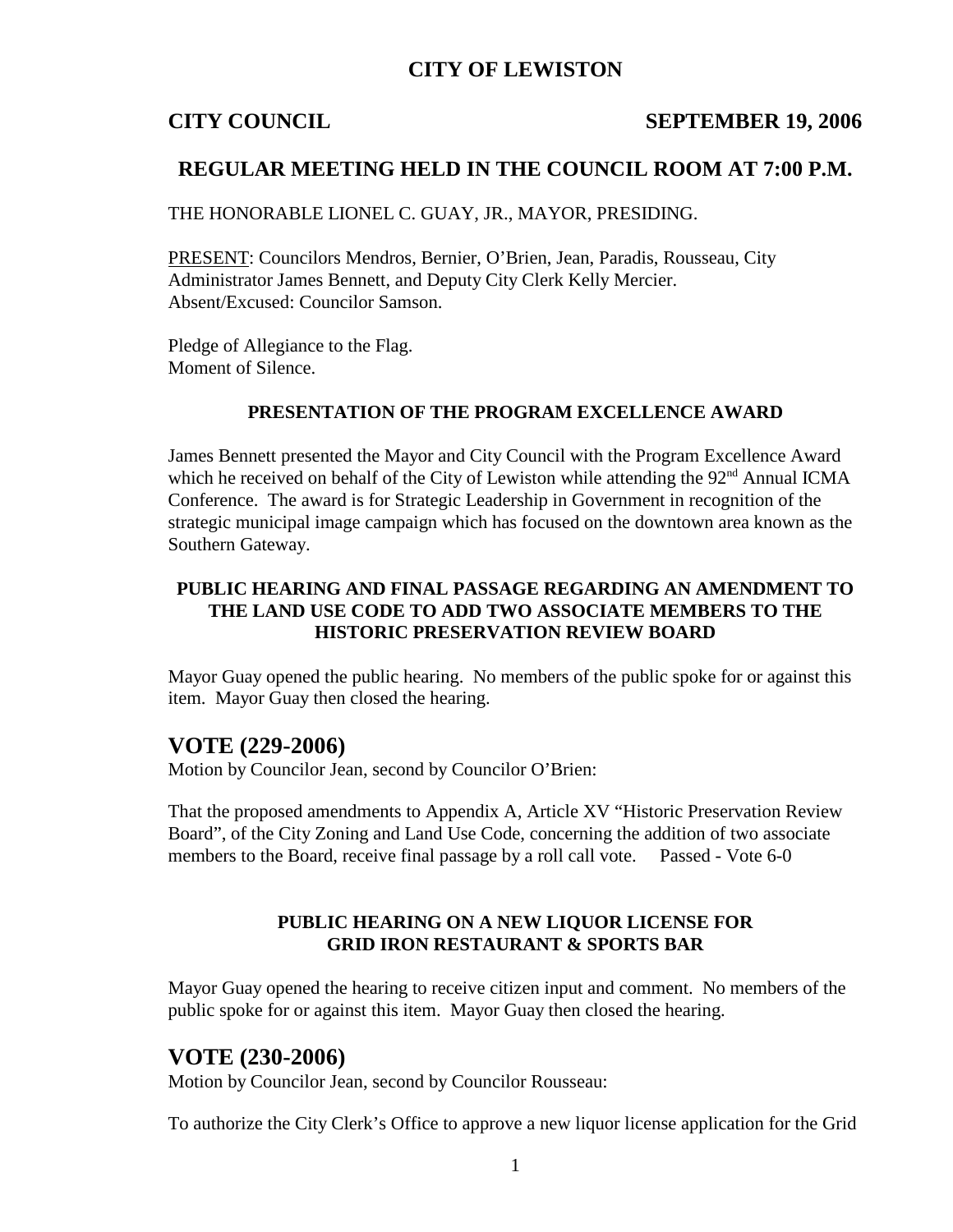Iron Restaurant & Sports Bar, 1567 Lisbon Street. Passed - Vote 6-0

## **PUBLIC HEARING ON AN APPLICATION FROM THE LEWISTON PUBLIC WORKS DEPARTMENT FOR AN AUTOMOBILE GRAVEYARD/JUNKYARD PERMIT**

Mayor Guay opened the public hearing on this item to receive citizen input and comment. No residents spoke for or against this item. Mayor Guay then closed the hearing.

## **VOTE (231-2006)**

Motion by Councilor Jean, second by Councilor Paradis:

To grant an Automobile Graveyard/Junkyard permit to the Lewiston Public Works Department, 424-482 River Road. Passed - Vote 6-0

## **PUBLIC HEARING ON AN APPLICATION FROM NORMAND ST. LAURENT AND GARY ST. LAURENT FOR AN AUTOMOBILE GRAVEYARD/JUNKYARD PERMIT**

Mayor Guay opened the public hearing on this item to receive citizen input and comment. No residents spoke for or against this item. Mayor Guay then closed the hearing.

## **VOTE (232-2006)**

Motion by Councilor Jean, second by Councilor Paradis:

To grant an Automobile Graveyard/Junkyard permit to Normand St. Laurent and Gary St. Laurent, 1445 Sabattus Street. Passed - Vote 6-0

## **PUBLIC HEARING ON AN APPLICATION FROM GRIMMEL'S INDUSTRIES FOR AN AUTOMOBILE GRAVEYARD/JUNKYARD PERMIT**

Mayor Guay opened the public hearing on this item to receive citizen input and comment. No residents spoke for or against this item. Mayor Guay then closed the hearing.

# **VOTE (233-2006)**

Motion by Councilor Jean, second by Councilor Rousseau:

To grant an Automobile Graveyard/Junkyard permit to Grimmel's Industries, 50 River Road, subject to the following conditions:

- 1. The hours of operation shall be limited to 7:00 a.m. to 5:00 p.m., Monday through Saturday.
- 2. Maintain screening from the Maine Turnpike.
- 3. All storage shall be stored within the screened area.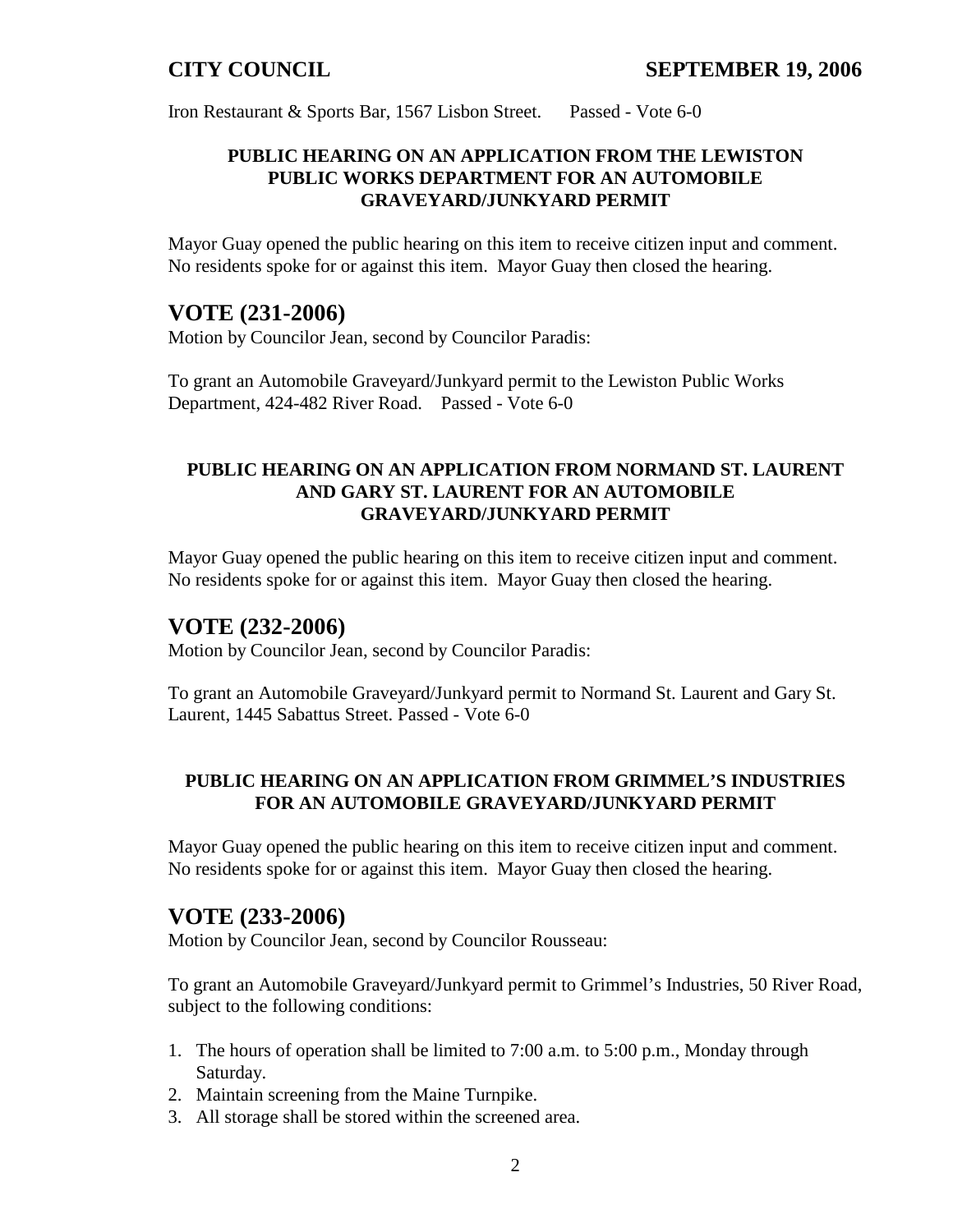Passed - Vote 6-0

## **PUBLIC HEARING ON AN APPLICATION FROM K.T.I. BIO FUELS, L.P. FOR AN AUTOMOBILE GRAVEYARD/JUNKYARD PERMIT**

Mayor Guay opened the public hearing on this item to receive citizen input and comment. No residents spoke for or against this item. Mayor Guay then closed the hearing.

# **VOTE (234-2006)**

Motion by Councilor O'Brien, second by Councilor Jean:

To grant Automobile Graveyard/Junkyard permit to K.T.I. Bio Fuels, Inc., 38 Alfred A. Plourde Parkway, subject to the following conditions:

- 1. Permit is granted for storage of wood waste and oversized bulky waste (OBW). OBW will consist of furniture, rugs, plastics, and any other large burnable household goods. Unacceptable OBW consists of sheetrock, roofing materials (unless wood), aggregate products, dirt and sand, fiberglass insulation, and no hazardous materials such as asbestos.
- 2. All wood waste and OBW which is to be placed in storage shall be piled no higher than 30'.
- 3. The width and length of the piles will be sized as indicated on the plan view of the back yard, but shall be no wider than 90' and no longer than 150'.
- 4. There shall be no more than nine (9) piles of wood waste and OBW at any time. OBW will not exceed two  $(2)$  piles.
- 5. Access rows or fire lanes shall be maintained between piles with a minimum distance of 30' between piles.
- 6. The main entrance roadway must be kept at a minimum of 24' of travel way at all times.
- 7. An additional second access road, or fire lane at least 20' in width, from the main road, (Alfred A. Plourde Parkway) to the storage area must be maintained.
- 8. All roads and fire lanes on the facility shall be of all weather surface adequately constructed to support the heaviest piece of fire apparatus likely to be operated on the fire lane or road.
- 9. All storage pile locations be properly identified by the placement of a pole at the corner of the pile. A mark shall be placed at a height of 30' on the pole.
- 10. The site be designated no smoking throughout except office areas and control room. A sign shall be placed at the entrance to the facility designating the facility as no smoking.
- 11. Training of employees for use of fire protection equipment and reporting of fires shall be conducted.
- 12. KTI shall conduct a self-inspection of their activities. The self-inspections shall be performed on a weekly report submitted to Fire Prevention for review.
- 13. That pine trees be planted along the perimeter of the site to replace dead and/or missing trees.
- 14. Replacement of buffer pine trees as necessary.
- 15. That the processing of pressure treated wood be done in full compliance with the EPA & DEP regulations.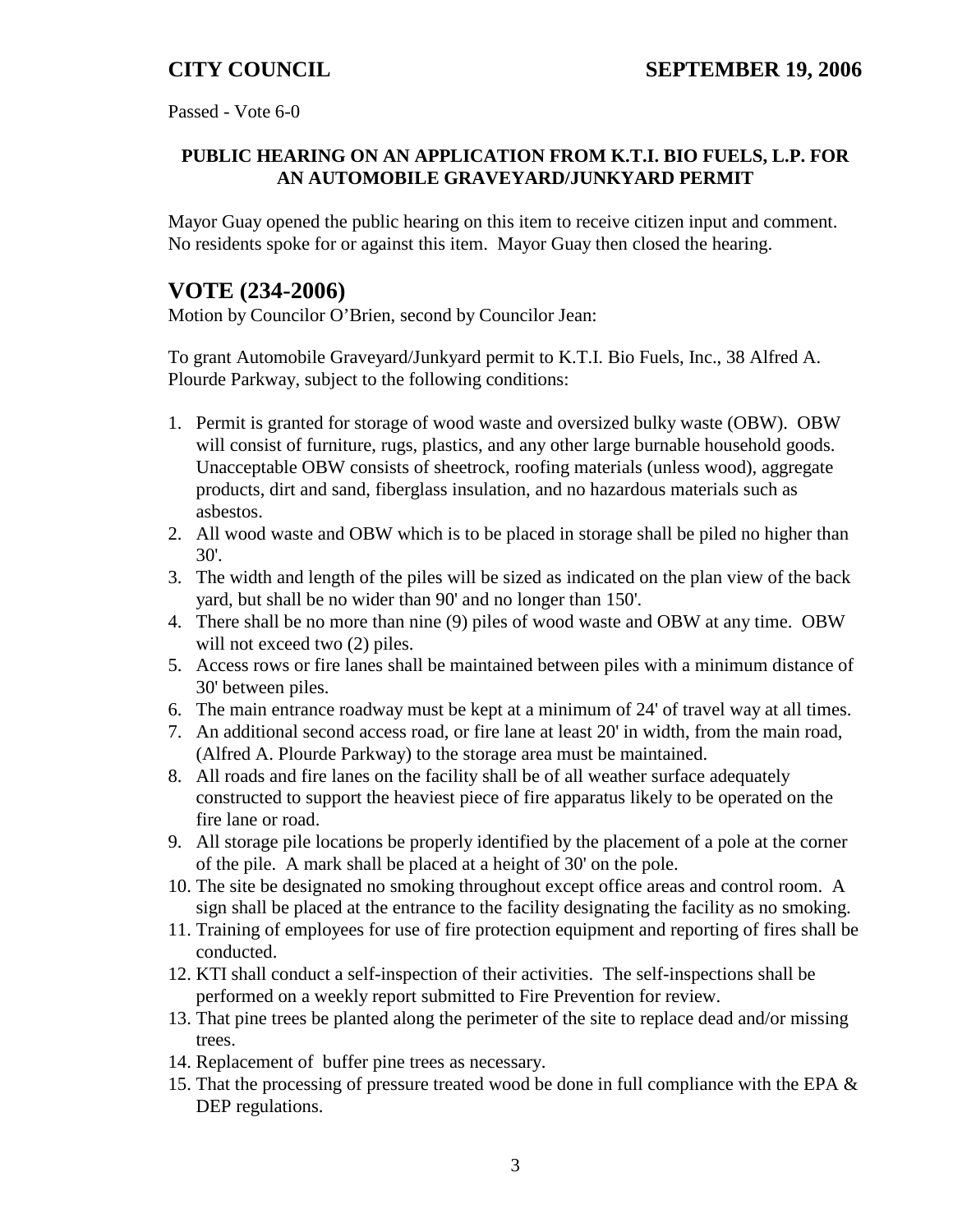Passed - Vote 6-0

## **PUBLIC HEARING ON AN APPLICATION FROM DANA'S GARAGE FOR AN AUTOMOBILE GRAVEYARD/JUNKYARD PERMIT**

Mayor Guay opened the public hearing on this item to receive citizen input and comment. No residents spoke for or against this item. Mayor Guay then closed the hearing.

# **VOTE (235-2006)**

Motion by Councilor Rousseau, second by Councilor Jean:

To grant an Automobile Graveyard/Junkyard permit to Dana's Garage, 193 Crowley Road, subject to the following conditions:

- 1. No more than 1,000 tires may be stored on the property.
- 2. All storage, including the box trailer, shall be stored at the top of the hill within the screened area or removed from the property by January 1, 2007.

Passed - Vote 6-0

### **PUBLIC HEARING AND FIRST PASSAGE FOR AN AMENDMENT TO THE UTILITIES ORDINANCE REGARDING STORMWATER MANAGEMENT**

Mayor Guay opened the public hearing. The following people addressed the Council:

Robert Foss, owner of Country Lane Estates and Stetson Brook Estates, inquired as to whether or not his businesses would qualify for the stormwater credit.

James Bennett explained that there is an application process that has to be followed in order to determine his eligibility.

Bob Bremm, the physical plant director for Bates College, who was representing Bates College, Central Maine Medical Center and St. Mary's Regional Medical Center, suggested that the structure of the stormwater credit was set too high and it would not be possible for these businesses to qualify for a credit.

James Bennett did say that the credit policy may be amended as the city proceeds if it finds situations that have been over looked.

Chris Thompson who works for PropSys, a property maintenance company, located at 55 Lisbon Street, spoke of the company's disappointment in the new stormwater fee and the fact that the city did not implement the revaluation. Councilor Paradis explained the business has been paying for these fees all along as property taxes and now the city is trying to make it fair and have everyone share in the cost of the stormwater management including the nonprofit organizations.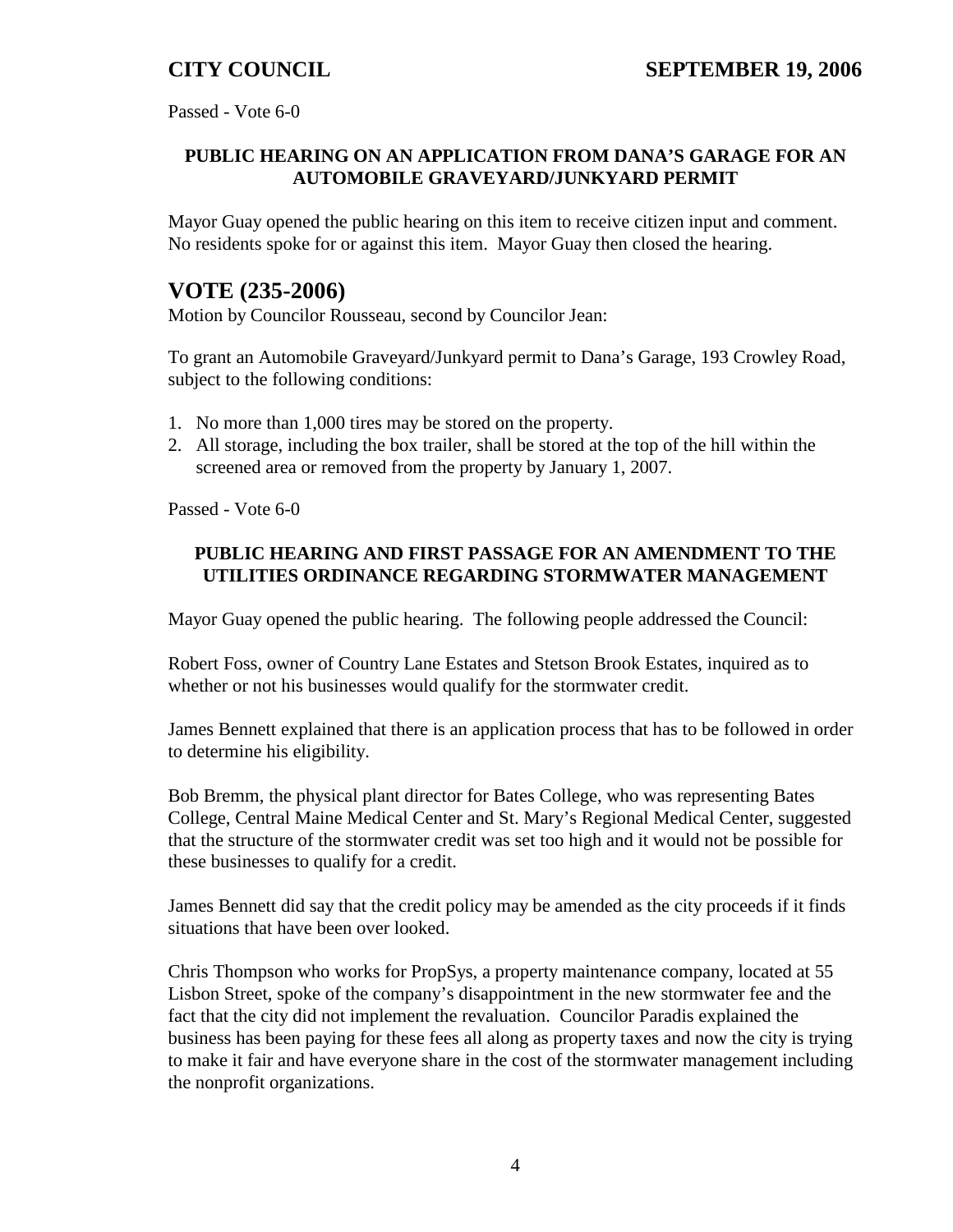Steven Goulet, a Greene resident, who owns a six unit apartment building in Lewiston complained that the stormwater fee is a user fee and is just another way to tax the people. He suggested the increase in taxes and fees will cause the city to be too expensive to live in.

Councilor Rousseau wanted to set the record straight that the base property tax has gone down for the last five years. The fee increases he is incurring is through trash collection. The creation of the stormwater fee was to create property tax relief for the residents and shift some of the burden to the businesses and nonprofit organizations.

Mayor Guay closed the public hearing at this time.

# **VOTE (236-2006)**

Motion by Councilor Jean, second by Councilor Paradis:

That the proposed amendments to the Utilities Ordinance, Article IV. Stormwater Utility, Section 74-303 "Definitions" and Section 74-309 "Credit and Exemptions", receive first passage by a roll call vote and that the public hearing on said ordinance be continued to the meeting of October 3, 2006 for final passage. Passed - Vote 5-1 (Councilor Mendros opposed)

## **ADOPTION OF THE STORMWATER UTILITY FEE SCHEDULE AND CREDIT POLICY**

## **VOTE (237-2006)**

Motion by Councilor O'Brien, second by Councilor Jean:

To adopt and establish the Stormwater Utility Fee Schedule and Credit Policy, City Policy Manual, Policy Number 78, as recommended by the City Administrator and the Public Services Director. Passed - Vote 5-1 (Councilor Mendros opposed)

## **ADOPTION OF THE STORMWATER UTILITY APPROPRIATION RESOLVE AND THE COMMITMENT OF STORMWATER UTILITY FEES FOR FISCAL YEAR 2007**

Mayor Guay opened the public hearing on this item to receive citizen input and comment.

Steven Goulet, a Greene resident, who owns a six unit apartment building in Lewiston asked questions of the Mayor and Council concerning the waste treatment plant and after a brief discussion Mayor Guay closed the hearing.

## **VOTE (238-2006)**

Motion by Councilor Jean, second by Councilor Paradis:

To approve the Stormwater Utility Appropriation Resolve for Fiscal Year 2007 by a roll call vote and to authorize, in accordance with MRSA Title 38, Section 1208 and Title 35-A, Section 6111-A, all storm water fees, water fees, rates, tolls, rents and other changes for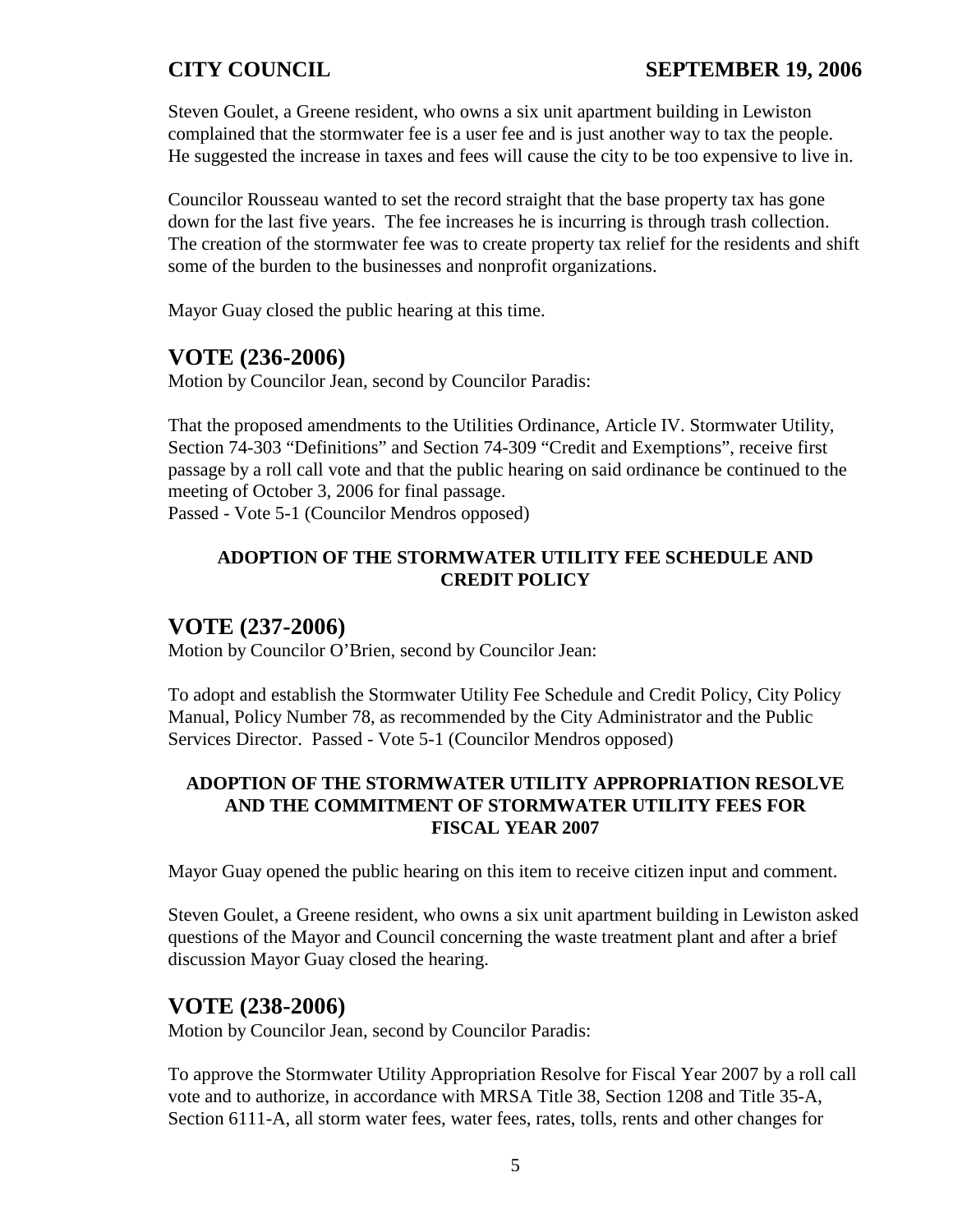Fiscal Year 2007, are committed to the Finance Director/Treasurer of the City of Lewiston for collection in support of the appropriations for the Storm Water Utility. Passed - Vote 5-1 (Councilor Mendros opposed)

## **PRESENTATION OF RESULTS AND FINDINGS FROM THE TEST OF A SPEED TABLE (RAISED CROSSWALK) ON COLLEGE STREET IN FRONT OF PETTINGILL ELEMENTARY SCHOOL**

Michael Bates, Deputy Public Works Director and James Bennett explained information provided to the Council concerning the raised crosswalk in front of Pettingill School.

## **AUTHORIZATION FOR THE INSTALLATION OF A SPEED TABLE (RAISED INTERSECTION) AT THE INTERSECTION OF COLLEGE STREET AND MOUNTAIN AVENUE**

Bob Bremm, the Physical Plant Director for Bates College, Pamela Wichroski, Associate Director of Capital Projects for Bates College, and Jeremiah Bartlett, the traffic engineer for this project, gave a presentation and answered questions from the Council.

# **VOTE (239-2006)**

Motion by Councilor Jean, second by Councilor Rousseau:

To authorize Bates College to construct and install a raised intersection/speed table on College Street, at the intersection of College Street and Mountain Avenue, pending final approval from the Department of Public Services, Department of Public Works and the Maine Department of Transportation. Passed - Vote 6-0

## **REPORTS AND UPDATES**

City Administrator James Bennett informed the Council that he is working on setting a date for a forum with the State Legislators about property tax reform and reminded the Council about the upcoming workshop scheduled for Tuesday, September 26, covering the proposed Taxpayers Bill of Rights (TABOR) November ballot question.

He also recommended that the Council, at an upcoming meeting, appoint a special task force or committee relating to the downtown residential area to deal with the challenges the area faces.

### **OTHER BUSINESS**

No other business was presented at this time.

### **EXECUTIVE SESSION**